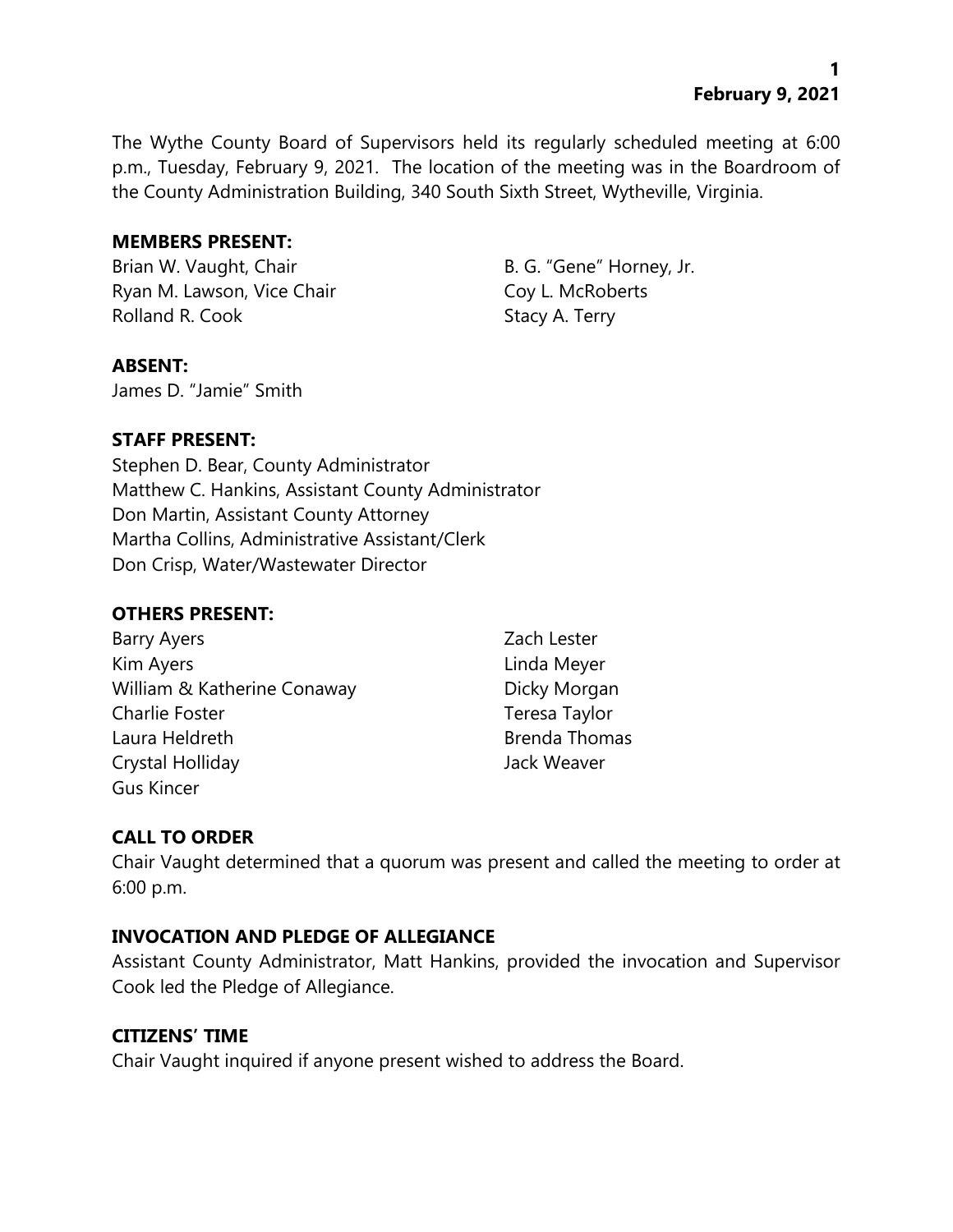1. Water – Mr. Jack Weaver appeared before the Board and stated "Thank you Mr. Chairman, members of the board, good to see y'all. I'm making my semi-annual trip down here. I came to talk to you as usual about water. I know the last time I was here you talked about a study underway or being made to determine the water needs up 11 and I take it that's probably going on. I've gotten some things in the mail but I guess I would ask is that still ongoing; have we got a study made or any completion on it? For your consideration, I want to give you some numbers that are authentically correct. This was done at a cost, as I recall, of \$20k or more for the Town of Rural Retreat. Brian, you might remember that more, how much it cost the Town. I don't know but I think it was in the \$20k range. In fact, it's the same cost as the study that has been conducted twice before in reference in the past by other agencies. There's not a need for a third study, in my opinion, but update this study. But if you still desire for a third study, then you should use these two studies to confirm and check the new study. In fact, I beg of you to please do so. Be informed because they are great studies, particularly, this last one that was made. That study acts as a 40-page study addressing concerns and solutions. The study was conducted to address the feasibility of adding rural water sources to the existing water system. The recommended project provides a new water treatment and already existing but inactive water source, which was used several years by the Town of Rural Retreat. I can remember when Staley's was used. To update it, it can be done rather easily by bringing in a power-packaged water treatment plant at the existing site, plus add water to the vacant stretch of Wythe County not being served. And it's sort of amazing that little stretch not being served, we came all the way from Pulaski to that point and we just can't seem to get that other three miles and something. In addition to the project, it includes connection to the Smyth County waterline which is already into Wythe County, they have two or maybe three houses in Wythe County now that's being served by the Smyth County waterline. Now this project will include the upgrading of the already in existence water source and the inter-connecting of the line. The project includes a 420k gallon per day membrane treatment facility plus 14,900 feet of 8" pipe. This addition will provide a drinking water source for Wythe County and eastern Smyth County for the next 40 years. Forty years, folks, for I'm giving you a plan on. The cost estimate is \$893k. The piping distribution system construction improvements estimate at \$434k. Another \$393k added for all other costs including legal, engineering and miscellaneous. All that is needed to put this plan in motion are inter-municipal agreements to identify facility costs sharing between Wythe County, Rural Retreat and Smyth County, and applying for funding from multiple sources. And there are several grants out there that are viable. In fact, last week, many millions were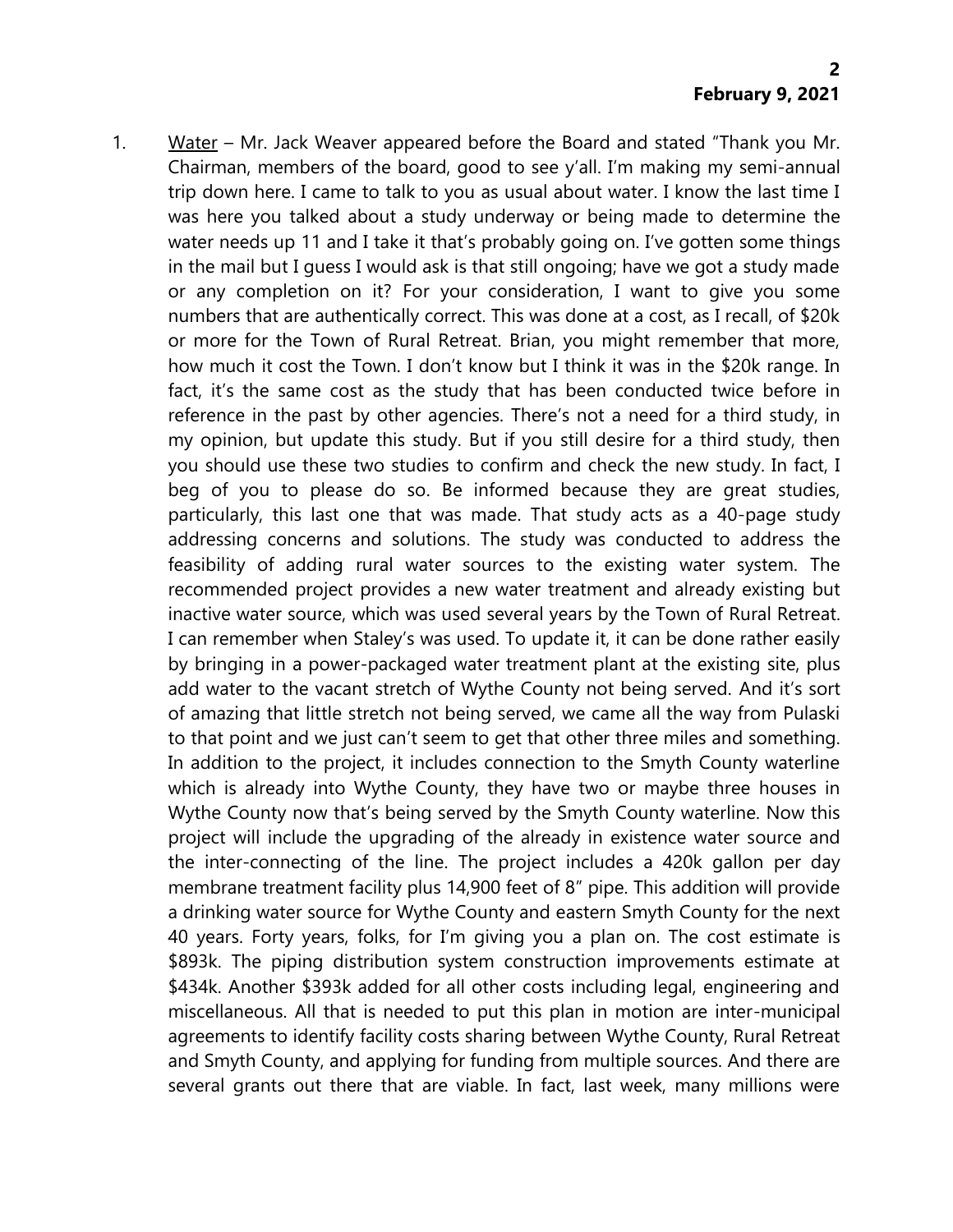extended for improvements to sewer and water by the Appalachian Regional Commission. The time is right and now just takes willing minds to make it happen. I know in emails between Mr. Terry and myself, I think if Wythe County tries this alone, you're just going to be deeper in debt and deficit and probably cost three times that. It's just a no-win situation for you. But let me tell you why it works for 40 years. I think you're being led down a wrong path if thinking Smyth County is going to be the benefactor for your current water problem situation – it's not. Population projections for eastern Smyth County is from the year 2000- 2040 is 572 net growth. That is projected people pulling power you have. The water usage projections from 2010-2050 will only be 151,290 gallon increase. That will be a no brainer from the figures given you previously. These are not Jack Weaver's figures. These are professional engineering figures, in fact, it's a very detailed report and if any of you need a copy sometime, I can make you a copy or you can get it probably from the County. I imagine Stephen has that. But this is it, and it goes into great detail; it tells you how you can pay for it. It also gives you four options. Now this is a much simpler plan than what I think you guys are working on. So, I'm encouraging you to take serious consideration of what I'm offering you. I'm offering you 40 years of solving water problems in these three areas. Thank you. If you have any questions, I'll be glad to try and answer them."

2. Speedwell Feed Lot – Ms. Linda Meyer appeared before the Board and stated "I'm here on the continuing saga of the Speedwell feed lot. We're getting into another Spring, we're all going to be choking. There is manure up to your knees on the entire top of that hill which is visible. I'd like you guys to please get in touch with DEQ. We need to get ground water samples. We need to be concerned about contamination to local drinking water, even though a great many people still are connected to a water system. There are people that do not have municipal water there. And then, of course, contamination of Cripple Creek that runs behind the feed lot area. That's a recreational stream for fishing and so on and so forth that goes down to Cripple Creek and goes through Ravens Cliff and ends up in the New River. So, I'm asking you guys to once again call, contact DEQ and get some ground water studies going on the area so we can keep track of what's happening or what is not happening and what is going on with our feed lot issue because the last paperwork I have was 2014. All of a sudden it's 2021. We have seen nothing really happen. So, it's about time and I've created a paper trail and I'd like you guys to also create a paper trail with DEQ and copy me on all of that so I can keep track of it. And we really need to step up to the plate. Speedwell is over 240 years old and there's no reason why the local Speedwell hamlet should have to suffer the extensive damage from this feed lot operation that we, in fact,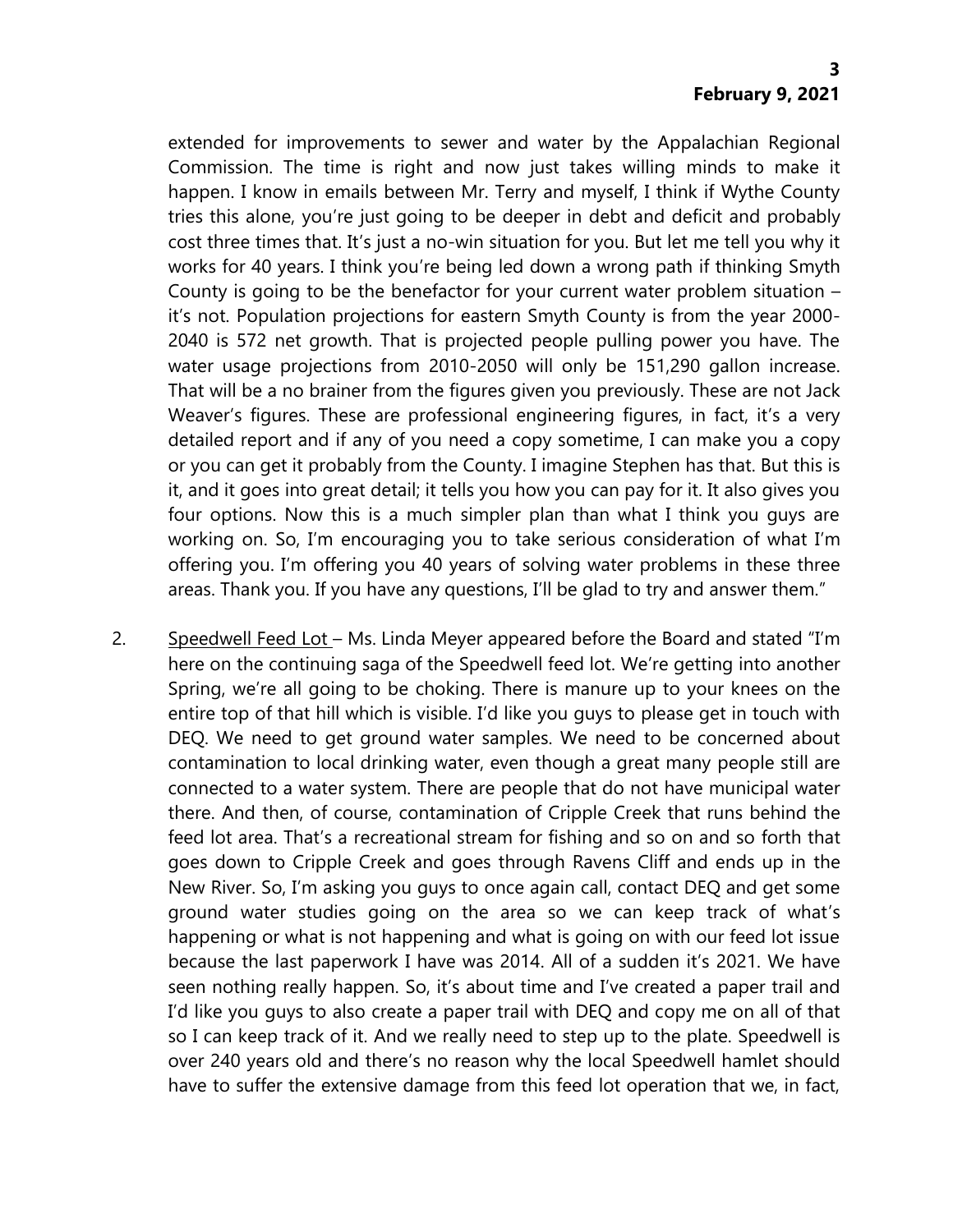are not getting any positive revenues or whatever from. Okay, that's number one."

3. Dominion Voting Machines – Mrs. Meyer continued "The second thing, on behalf of all voters in Southwest Virginia, I'd like to ask you guys to voice your displeasure with the Dominion Voting apparatus. We're all aware of all the anomalies and all the things that have been happening. Virginia can do a better job. I would ask all of you to contact your state legislators and our federal legislators and ask them to look into and do a forensic study of all the Dominion stuff. And you guys are into  $-$  or  $-$  let's say what - you're members of the Association of Counties and this is something that the Association of Counties should also be taking up to make sure that all the votes from people in Virginia are counted accurately, and we don't have to put up with people that are not from here, perhaps causing problems in our voting system. And I'd also like to urge you to have a paper trail of that so we can ask whomever whether it be the Board of Elections or the Association of Counties, the congressmen, senators, state reps and so on and get a paper trail going about that and everything that's happening with Dominion. Thank you so much."

With no one else wishing to address the Board, Chair Vaught closed Citizens' Time.

### **PAYMENT OF COUNTY INVOICES**

Supervisor McRoberts made a motion to pay the invoices for approval on February 9, 2021, for the various departments of County government. The invoices were paid on General Warrants 30108675-30108776 as follows:

## **EXPENDITURES BY DEPARTMENT BOARD OF SUPERVISORS February 9, 2021**

| <b>CHECK #</b> | <b>ISSUE DATE</b> | <b>VENDOR</b>                        | <b>AMOUNT</b>  |
|----------------|-------------------|--------------------------------------|----------------|
| 30108675       | 02/09/2021        | <b>AMAZON</b>                        | \$<br>1,261.46 |
| 30108676       | 02/09/2021        | APPALACHIAN POWER                    | 2,077.35       |
| 30108677       | 02/09/2021        | <b>ATMOS ENERGY</b>                  | 85.31          |
| 30108678       | 02/09/2021        | AXON ENTERPRISE INC                  | 7,863.00       |
| 30108679       | 02/09/2021        | <b>BARREN SPRINGS VOL FIRE D</b>     | 8,593.48       |
| 30108680       | 02/09/2021        | BLUE RIDGE ANALYTICAL, LL            | 1,310.00       |
| 30108681       | 02/09/2021        | <b>BLUEFIELD GLASS &amp; INTERIO</b> | 5,572.32       |
| 30108682       | 02/09/2021        | <b>BROWN EXTERMINATING CO</b>        | 375.00         |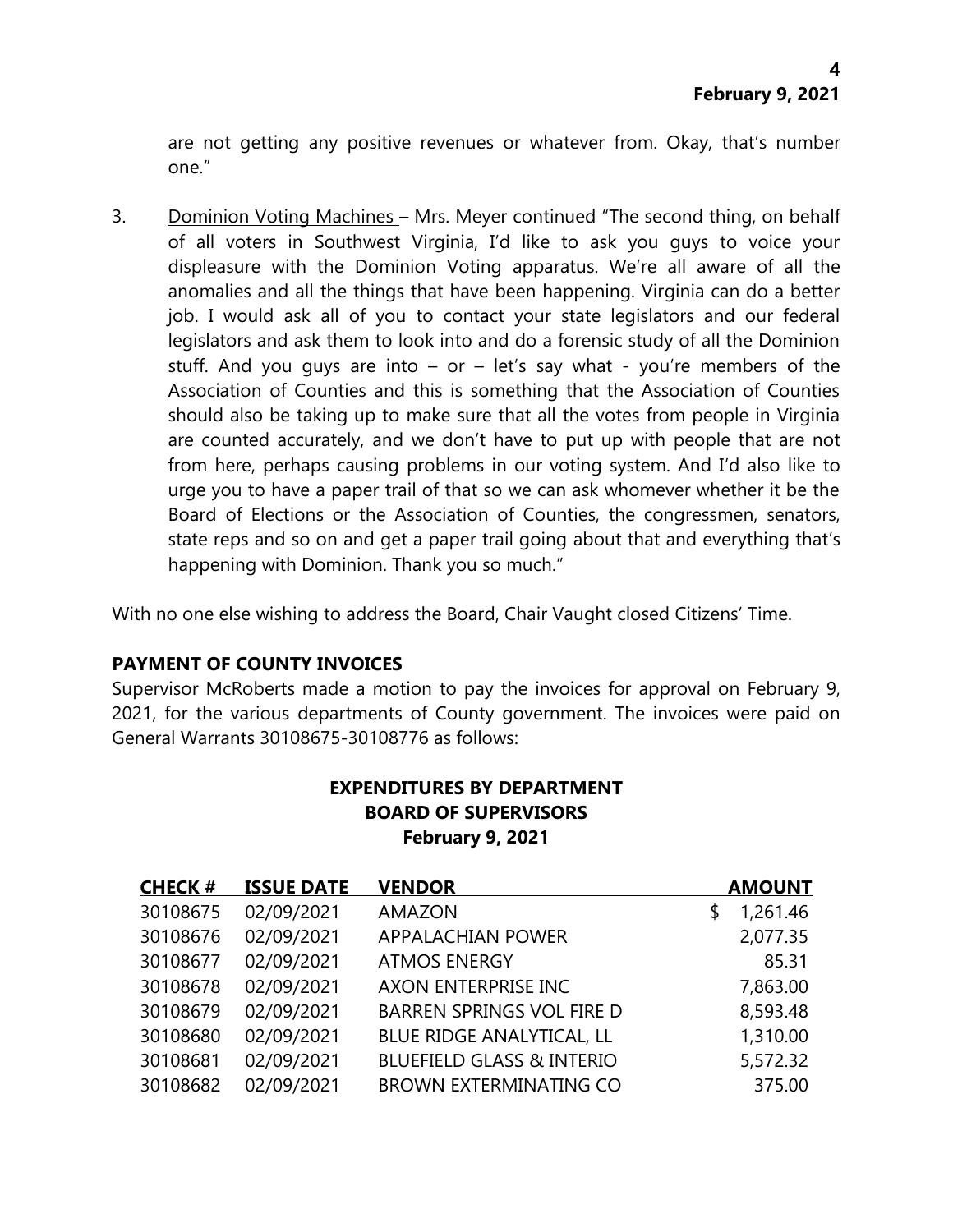| 30108683 | 02/09/2021 | <b>BUSINESS CARD</b>               | 3,092.99   |
|----------|------------|------------------------------------|------------|
| 30108684 | 02/09/2021 | <b>BUSINESS INFORMATION SYST</b>   | 49.37      |
| 30108685 | 02/09/2021 | <b>CARILION HEALTHCARE CORP</b>    | 187.00     |
| 30108686 | 02/09/2021 | <b>CAVALIER SUPPLY CO</b>          | 1,519.05   |
| 30108687 | 02/09/2021 | <b>CDW GOVERNMENT INC</b>          | 1,268.67   |
| 30108688 | 02/09/2021 | <b>CELLEBRITE</b>                  | 4,300.00   |
| 30108689 | 02/09/2021 | <b>CENTURYLINK</b>                 | 49.99      |
| 30108690 | 02/09/2021 | <b>CITIZENS TELEPHONE COOP</b>     | 1,959.90   |
| 30108691 | 02/09/2021 | CLAWA ENTERPRISE, INC.             | 100.00     |
| 30108692 | 02/09/2021 | <b>COM TEC</b>                     | 3,790.73   |
| 30108693 | 02/09/2021 | <b>CREATIVE GLASS INC</b>          | 220.00     |
| 30108694 | 02/09/2021 | <b>CW WARTHEN</b>                  | 418.37     |
| 30108695 | 02/09/2021 | DELL MARKETING LP                  | 2,129.44   |
| 30108696 | 02/09/2021 | DEPT OF MOTOR VEHICLES             | 3,050.00   |
| 30108697 | 02/09/2021 | <b>DESIGN NINE INC</b>             | 12,916.67  |
| 30108698 | 02/09/2021 | <b>DIRECT DODGE</b>                | 88.29      |
| 30108699 | 02/09/2021 | <b>DUKE'S PRINTING</b>             | 224.19     |
| 30108700 | 02/09/2021 | FIRE RESCUE AND TACTICAL           | 117.00     |
| 30108701 | 02/09/2021 | <b>GAYLORD BROS INC</b>            | 352.40     |
| 30108702 | 02/09/2021 | <b>GENUINE PARTS COMPANY</b>       | 159.99     |
| 30108703 | 02/09/2021 | <b>GRUBB FUNERAL HOME</b>          | 918.97     |
| 30108704 | 02/09/2021 | <b>HEIDI D. LYALL</b>              | 86.25      |
| 30108705 | 02/09/2021 | INTERNATIONAL CITY/COUNTY          | 786.59     |
| 30108706 | 02/09/2021 | <b>IVANHOE FIRE DEPT</b>           | 1,912.25   |
| 30108707 | 02/09/2021 | JOHNSON CONTROL FIRE PROT          | 18,556.88  |
| 30108708 | 02/09/2021 | JOINT PUBLIC SERVICE AUTH          | 38,789.92  |
| 30108709 | 02/09/2021 | KING, CHRIS C                      | 82.80      |
| 30108710 | 02/09/2021 | <b>KING-MOORE INC</b>              | 468.00     |
| 30108711 | 02/09/2021 | <b>LANE GROUP</b>                  | 2,800.00   |
| 30108712 | 02/09/2021 | MUNICIPAL EMERGENCY SERVI          | 19,098.00  |
| 30108713 | 02/09/2021 | LEXISNEXIS                         | 217.00     |
| 30108714 | 02/09/2021 | LEXISNEXIS                         | 724.00     |
| 30108715 | 02/09/2021 | <b>MATTHEW BENDER &amp; CO INC</b> | 204.10     |
| 30108716 | 02/09/2021 | MAX MEADOWS FIRE DEPT              | 6,926.48   |
| 30108717 | 02/09/2021 | <b>MEREDITH'S GARAGE</b>           | 49.00      |
| 30108718 | 02/09/2021 | MIDKIFF, DAVID P                   | 103.50     |
| 30108719 | 02/09/2021 | <b>MAILFINANCE INC</b>             | 474.00     |
| 30108720 | 02/09/2021 | NEW RIVER VALLEY REGIONAL          | 185,164.95 |
| 30108721 | 02/09/2021 | OFFICE OF THE CHIEF MEDIC          | 20.00      |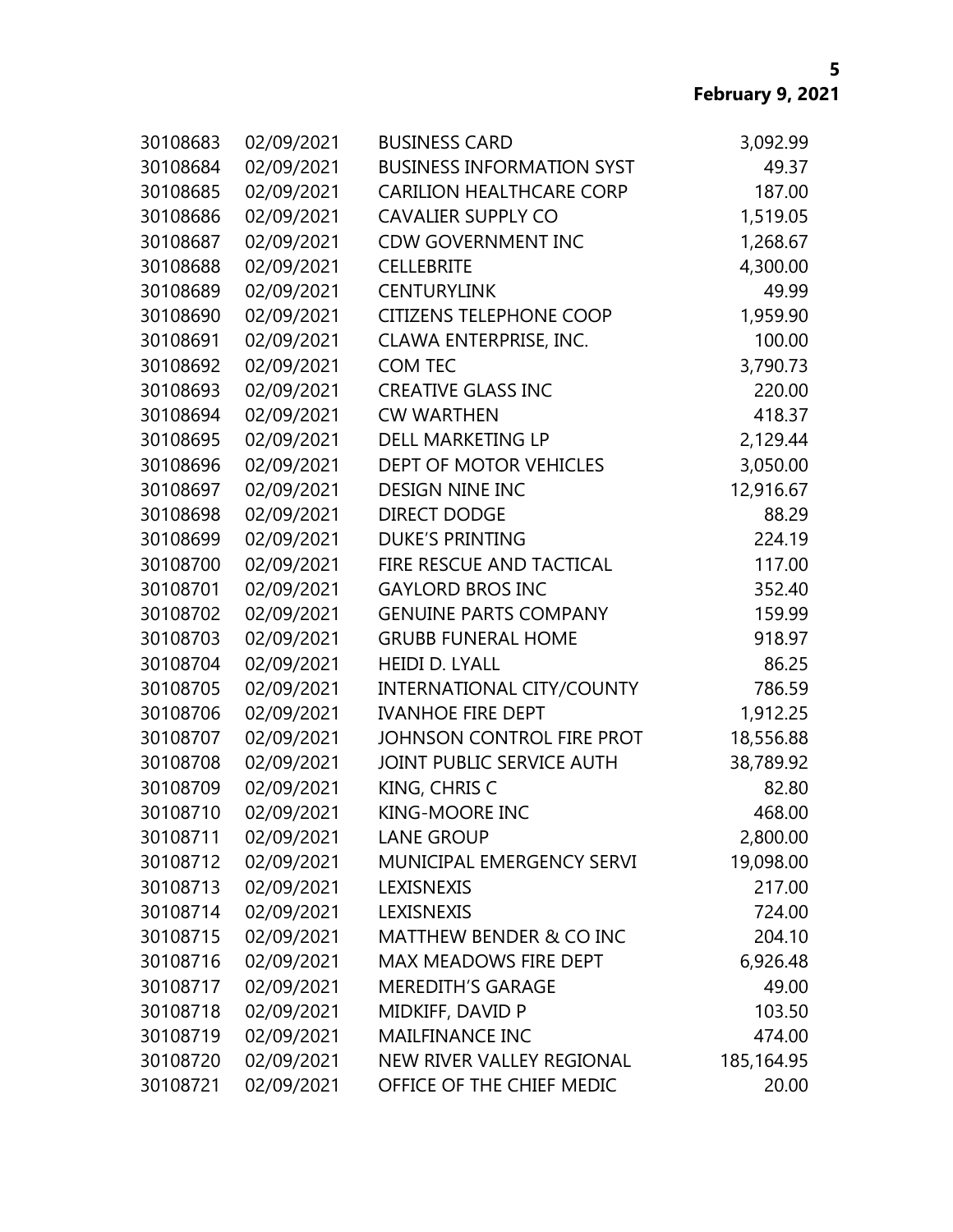| 30108722 | 02/09/2021 | <b>BOBBY EPPERSON</b>            | 97.29     |
|----------|------------|----------------------------------|-----------|
| 30108723 | 02/09/2021 | <b>CHARLENE FOWLER</b>           | 30.00     |
| 30108724 | 02/09/2021 | <b>CHUCK NIXON</b>               | 30.00     |
| 30108725 | 02/09/2021 | <b>DANIEL ARNOLD</b>             | 30.00     |
| 30108726 | 02/09/2021 | <b>EDNA PARKS</b>                | 30.00     |
| 30108727 | 02/09/2021 | <b>JOSH CARTER</b>               | 62.86     |
| 30108728 | 02/09/2021 | <b>STEPHEN FOLEY</b>             | 30.00     |
| 30108729 | 02/09/2021 | OWEN G DUNN CO                   | 535.00    |
| 30108730 | 02/09/2021 | <b>PAPER CLIP</b>                | 1,404.00  |
| 30108731 | 02/09/2021 | PITNEY BOWES INC                 | 128.97    |
| 30108732 | 02/09/2021 | R&C TOWING & REPAIR CO           | 125.00    |
| 30108733 | 02/09/2021 | <b>REGION I VBCOA</b>            | 60.00     |
| 30108734 | 02/09/2021 | RURAL DEVELOPMENT                | 2,282.00  |
| 30108735 | 02/09/2021 | <b>RURAL DEVELOPMENT</b>         | 2,514.00  |
| 30108736 | 02/09/2021 | RURAL DEVELOPMENT                | 11,572.00 |
| 30108737 | 02/09/2021 | RURAL RETREAT AUTO PARTS         | 64.06     |
| 30108738 | 02/09/2021 | <b>SEGRA</b>                     | 31.25     |
| 30108739 | 02/09/2021 | SIRCHIE FINGER PRINT LABO        | 188.50    |
| 30108740 | 02/09/2021 | SOUTHWESTERN VA GAS SERVI        | 3,580.93  |
| 30108741 | 02/09/2021 | SPATIAL BUSINESS SYSTEMS,        | 450.00    |
| 30108742 | 02/09/2021 | SPEEDWELL FIRE DEPT              | 1,365.89  |
| 30108743 | 02/09/2021 | <b>SUNTRUST</b>                  | 36,881.92 |
| 30108744 | 02/09/2021 | SURE-FLO INC                     | 689.08    |
| 30108745 | 02/09/2021 | <b>TESLA ELECTRIC SERV</b>       | 2,869.37  |
| 30108746 | 02/09/2021 | <b>TESSCO INC</b>                | 7,010.19  |
| 30108747 | 02/09/2021 | <b>THOMPSON TIRE</b>             | 233.42    |
| 30108748 | 02/09/2021 | <b>THOMPSON TIRE</b>             | 364.92    |
| 30108749 | 02/09/2021 | THREE RIVERS MEDIA CORP          | 990.00    |
| 30108750 | 02/09/2021 | <b>TIDEWATER FLEET SUPPLY LL</b> | 9,688.05  |
| 30108751 | 02/09/2021 | TREASURER OF WYTHE COUNTY        | 13.38     |
| 30108752 | 02/09/2021 | <b>TYLER TECHNOLOGIES INC</b>    | 55,051.25 |
| 30108753 | 02/09/2021 | UNIVERSITY OF VIRGINIA           | 25.00     |
| 30108754 | 02/09/2021 | <b>US CELLULAR</b>               | 1,182.72  |
| 30108755 | 02/09/2021 | <b>USA BLUE BOOK</b>             | 961.11    |
| 30108756 | 02/09/2021 | <b>V&amp;M RECYCLING</b>         | 73,670.64 |
| 30108757 | 02/09/2021 | <b>VERIZON WIRELESS</b>          | 1,519.09  |
| 30108758 | 02/09/2021 | <b>VIRGINIA BUSINESS SYST</b>    | 19.70     |
| 30108759 | 02/09/2021 | <b>VISION GOVERNMENT SOLUTIO</b> | 29,987.20 |
| 30108760 | 02/09/2021 | <b>VITA</b>                      | 145.26    |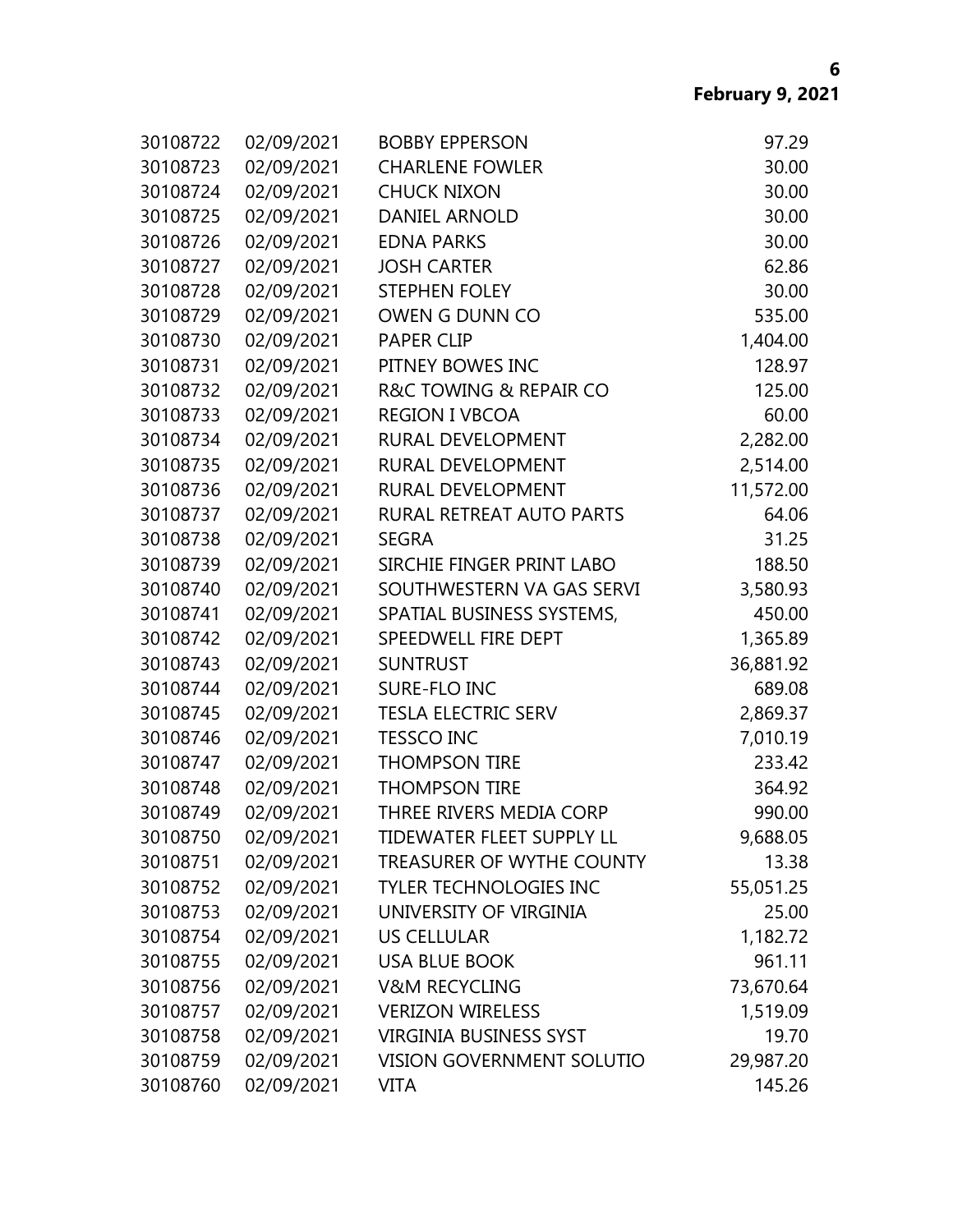|          | <b>TOTAL EXPENDITURES 02/09/2021</b> |                                  |           |
|----------|--------------------------------------|----------------------------------|-----------|
| 30108776 | 02/09/2021                           | <b>XEROX</b>                     | 186.67    |
| 30108775 | 02/09/2021                           | WYTHEVILLE-WYTHE-BLAND           | 925.00    |
| 30108774 | 02/09/2021                           | <b>WYTHEVILLE OFFICE SUPPLY</b>  | 1,339.69  |
| 30108773 | 02/09/2021                           | <b>WYTHEVILLE ENTERPRISE</b>     | 81.95     |
| 30108772 | 02/09/2021                           | <b>WYTHEVILLE COMMUNITY COLL</b> | 11,410.00 |
| 30108771 | 02/09/2021                           | <b>WYTHEVILLE COMMUNITY COLL</b> | 5.99      |
| 30108770 | 02/09/2021                           | <b>WYTHE TIRE AND MUFFLER</b>    | 447.95    |
| 30108769 | 02/09/2021                           | WYTHE CO WATER & WASTEWAT        | 331.63    |
| 30108768 | 02/09/2021                           | <b>WORDSPRINT</b>                | 49.00     |
| 30108767 | 02/09/2021                           | <b>WILSON, DOUGLAS E</b>         | 65.55     |
| 30108766 | 02/09/2021                           | <b>WATER ENVIRONMENT FEDERAT</b> | 185.00    |
| 30108765 | 02/09/2021                           | WAMPLER EANES APPRAISAL G        | 8,536.50  |
| 30108764 | 02/09/2021                           | <b>WALK, ROBERT H</b>            | 92.00     |
| 30108763 | 02/09/2021                           | <b>VRAV</b>                      | 200.00    |
| 30108762 | 02/09/2021                           | VITA                             | 204.26    |
| 30108761 | 02/09/2021                           | <b>VITA</b>                      | 184.87    |
|          |                                      |                                  |           |

### **TOTAL EXPENDITURES APPROVED 02/09/2021 \$610,674.77**

Supervisor Horney seconded the motion and the roll call vote was as follows:

AYES: Brian W. Vaught Coy L. McRoberts Rolland R. Cook B. G. "Gene" Horney, Jr. Ryan M. Lawson Stacy A. Terry

NAYS: None

ABSENT: James D. "Jamie" Smith

### **MINUTES OF PREVIOUS MEETING**

The Board was presented with the January 26, 2021 minutes for approval.

Supervisor Terry made a motion, seconded by Supervisor Cook, to approve the January 26, 2021 minutes as presented.

The roll call vote on the motion was as follows:

AYES: Brian W. Vaught Coy L. McRoberts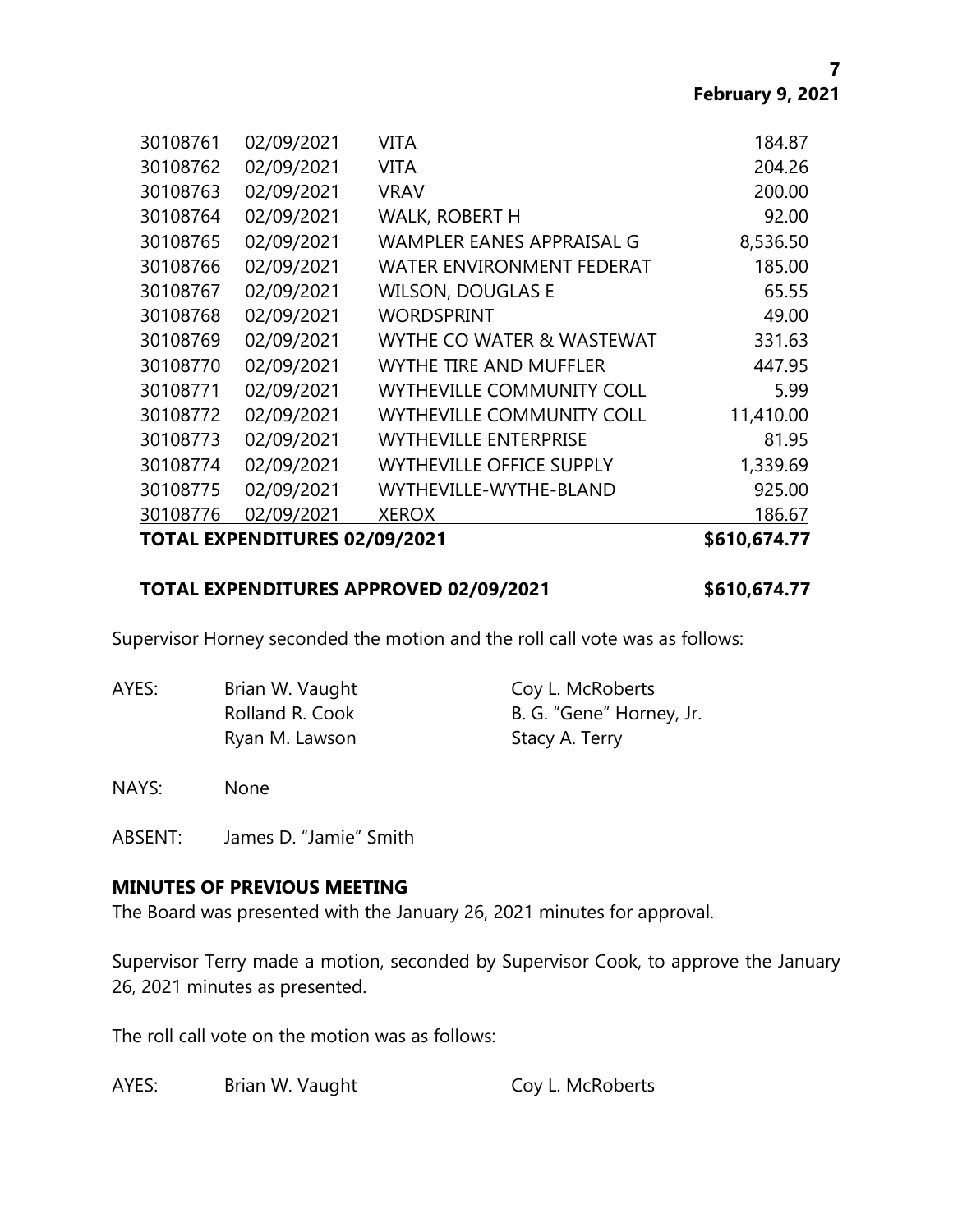Ryan M. Lawson Stacy A. Terry

Rolland R. Cook B. G. "Gene" Horney, Jr.

NAYS: None

ABSENT: James D. "Jamie" Smith

## **DEPARTMENT OF SOCIAL SERVICES REPORT – KIMBERLY AYERS**

Ms. Kimberly Ayers appeared before the Board to provide an update on the Department of Social Services.

Ms. Ayers began by stating they are a State-supervised, locally-administered entity in Wythe County, which basically means they report to both the State and County, which includes several State partners. Presently, they have 50 employees, and currently have contract services for IT and legal. Of the 26 years Ms. Ayers has been in Virginia (with a couple years in WV), 18 of those years have been in Wythe County and she is very proud to be part of Wythe County.

Ms. Ayers said that most people have no idea of all the services DSS provides to the community from medical assistance, job loss, elder care and so much more. While Wythe County enjoys a lower poverty and unemployment rate than our neighbors, approximately 1/3 of our population receives some type of assistance from DSS. At the onset of the pandemic, they saw a 150% increase in SNAP applications (former food stamp program). They also saw a significant increase from 2019-2020 in Medicaid applications and even more so since the pandemic.

DSS also provides temporary assistance for needy families, as well as the VIEW program (education and work assistance), child care program, energy assistance, VJCCCA assistance, foster care, child and adult protective services. During the pandemic, while their case load has remained relatively the same, the cases got more intense and complex. They have prevention and in-home services to prevent kids from entering the foster care system. DSS also has a fraud program, and the Shop-With-A-Cop program has been great thanks to Chairman Vaught. Shop-With-A-Cop served over 100 kids this past Christmas.

Ms. Ayers added that DSS operates emergency shelters, per Code, and that they are very happy to have Mr. McCabe on board to provide a set of "fresh eyes" to this operation.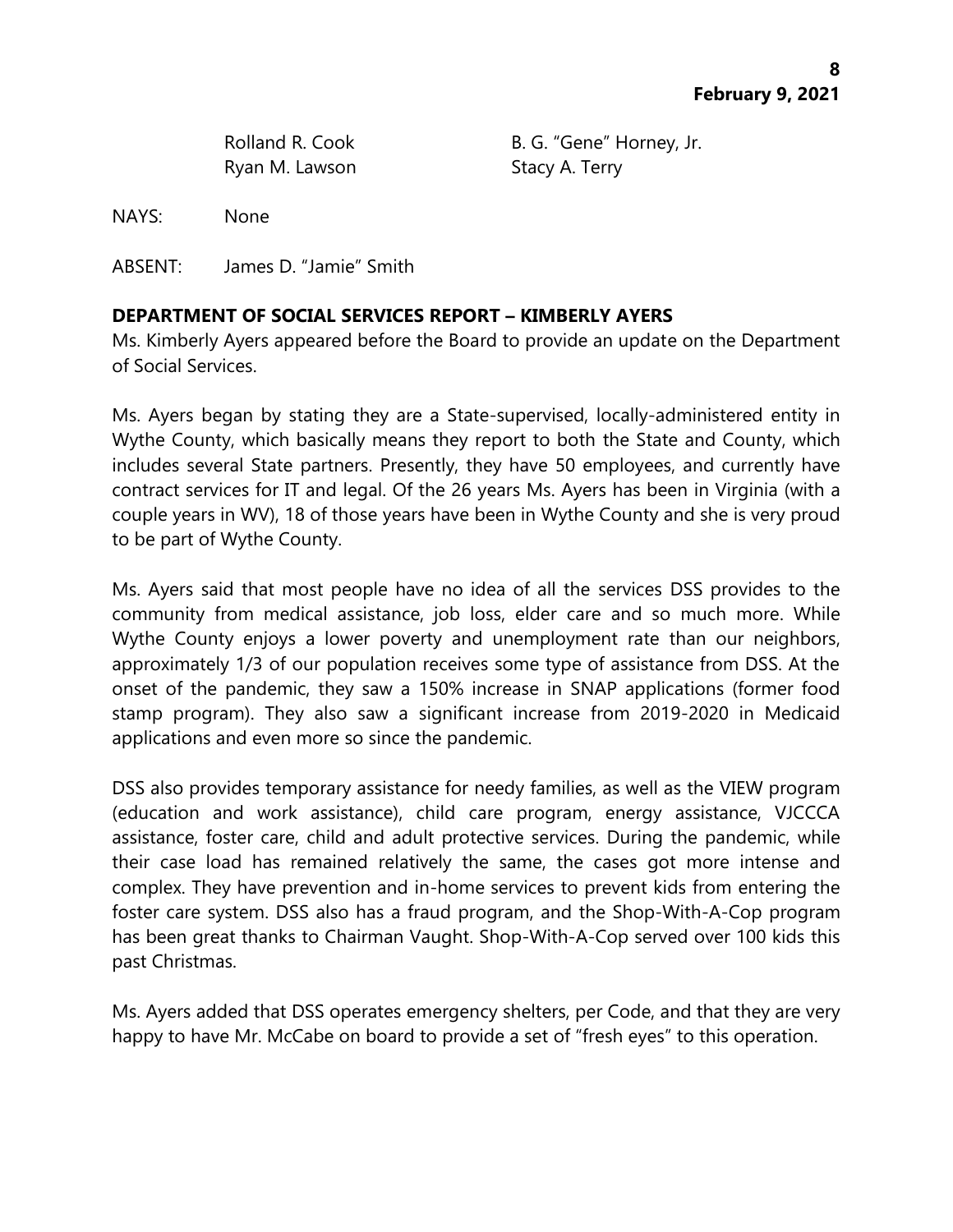The Department of Social Services has 84.5% reimbursement on administrative overhead with some programs being 100% reimbursement from the County. Ms. Ayers' board has devised ways to maximize the return back to the locality.

Ms. Ayers reported that during FY20, the Board of Supervisors invested just over \$1.7M into the DSS budget. The return revenue to the locality was estimated to be over \$80.3M (SNAP, Medicaid, child care, adoption assistance, etc.). the Federal government (due to COVID) provided a maximum allotment during the pandemic and relaxed some of their eligibility rules.

Ms. Ayers extended her thanks to the Board of Supervisors for the CARES Act funding which has allowed them to continue to operate, albeit in a different fashion. She and her staff are very grateful to be fully vaccinated, and she said the Health Department has been very good to work with throughout the vaccine process. DSS is also very appreciative of the vehicle they received through CARES Act funding. The vehicle has additional space allowing passengers to sit further apart. The mitigation procedures they're utilizing with PPE, supplies and other barriers, are very much appreciated.

Ms. Ayers announced that, sadly, they are losing their CSA Coordinator, Ms. Sonya Ramsey. CSA (Children Services Act) is another program they operate. DSS coordinates staffing and manages the CSA program for at-risk youth. They serve 64 kids presently in our community. She also touched upon the CPMT and FAPT programs and what they encompass. In closing, Ms. Ayers thanked Mr. Bear and the Board of Supervisors for all their support.

Vice Chair Lawson extended her thanks to DSS for all they do.

Chair Vaught mentioned that he was at Circuit Court one day and learned the DSS fraud investigator had brought in \$14k from a fraud case. The Chairman stated the investigator does a great job getting money from fraudulent claims.

Ms. Ayers responded that the last recoupment numbers were about \$77k thanks to their robust fraud program and the efforts of their investigator.

Ms. Brenda Thomas, Fiscal Manager for DSS, provided the Board with a rundown of their budget and local spending. She explained that DSS actually runs three different budgets. To date, they have spent about 55% of local funding and expect to have an overage of approximately \$55-56k this year. For CSA, they've spent about 54% and expect to have around \$47k left of local funding (based on straight-line projection).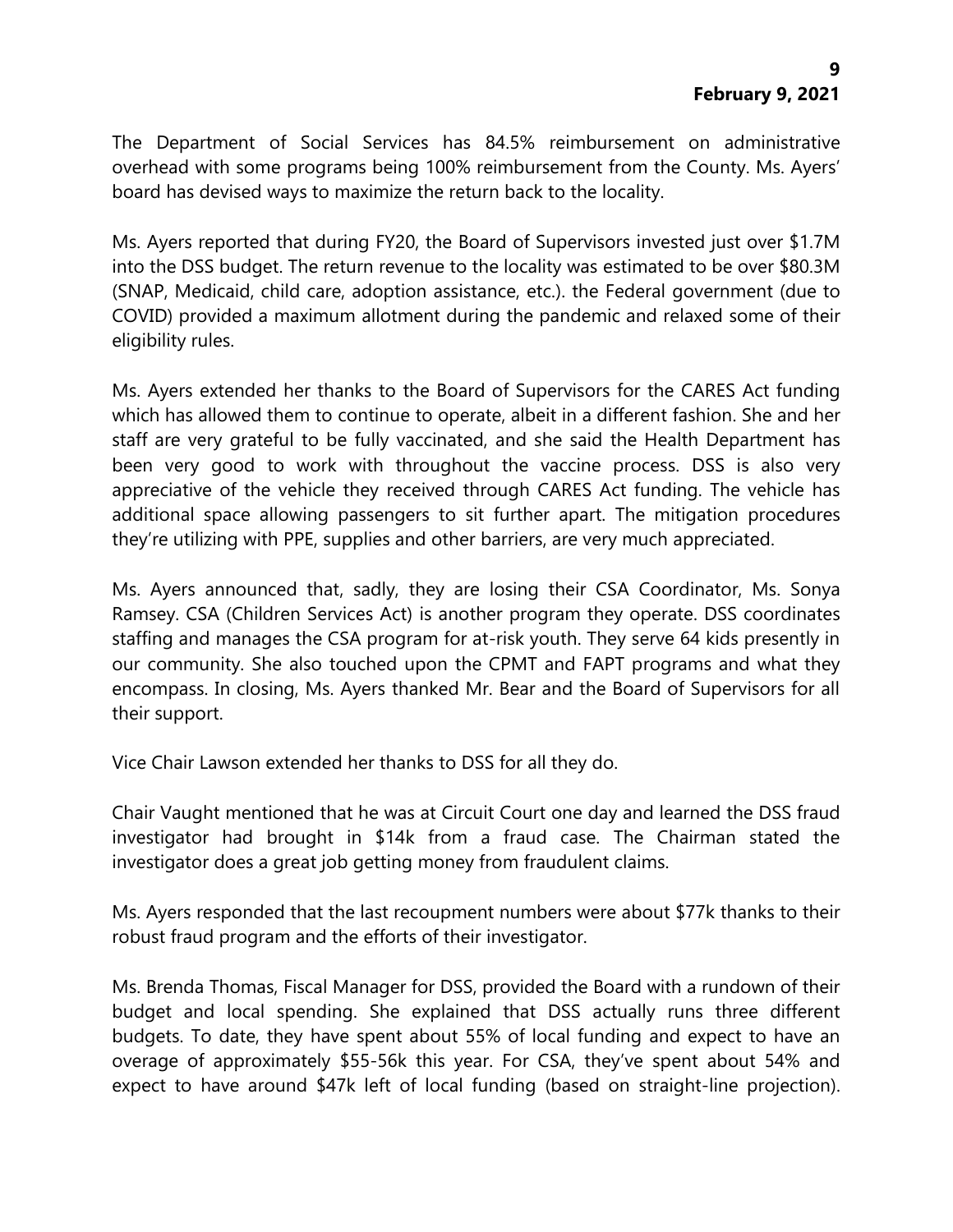They spend around \$1.9M in CSA. Ms. Thomas invited the Board to come over anytime to learn and see more of what they do.

Mr. Bear added that DSS does a good job of managing their budgets, which can be pretty convoluted with State and Federal and local funding all mixed in. They do very well keeping their costs under control. He noted there is no way of controlling or managing the CSA budget as it is solely based on historical activity. Mr. Bear appreciates the hard work of Ms. Thomas and DSS as a whole.

Chair Vaught singled out Ms. Laura Heldreth and congratulated her on her son's remarkable recognition placing 3rd in the nation to receive the 2021 AFBF Young Farmers & Ranchers Achievement Award.

### **WATER DEPARTMENT AND COVID-19 MUNICIPAL UTILITY RELIEF PROGRAM**

Mr. Don Crisp, Director of the Water/Wastewater Department, appeared before the Board to provide an update on his department and to explain the COVID-19 Municipal Utility Relief program.

Mr. Crisp reported that they applied for a grant through the Department of Housing & Community Development to assist customers who had fallen behind with their utility payments due to COVID-19. Money is allocated to the County and the Board of Supervisors can accept and apply it to customers' accounts that are in arrears for 30 days or more. Mr. Crisp said customers must first submit an application to determine whether or not they are eligible to receive this relief.

Mr. Bear has reviewed the documentation and recommends acceptance. He said while the concept appears simple, it's actually a complicated process.

Supervisor Cook made a motion, seconded by Supervisor Horney, to accept the COVID-19 Municipal Utility Relief Grant and to authorize the County Administrator and Water/Wastewater Director to execute necessary paperwork.

The Chair asked if this relief is available to businesses as well as individuals.

Mr. Crisp replied that it is open to businesses and it would be up to the County to administer.

The roll call vote on the motion was as follows: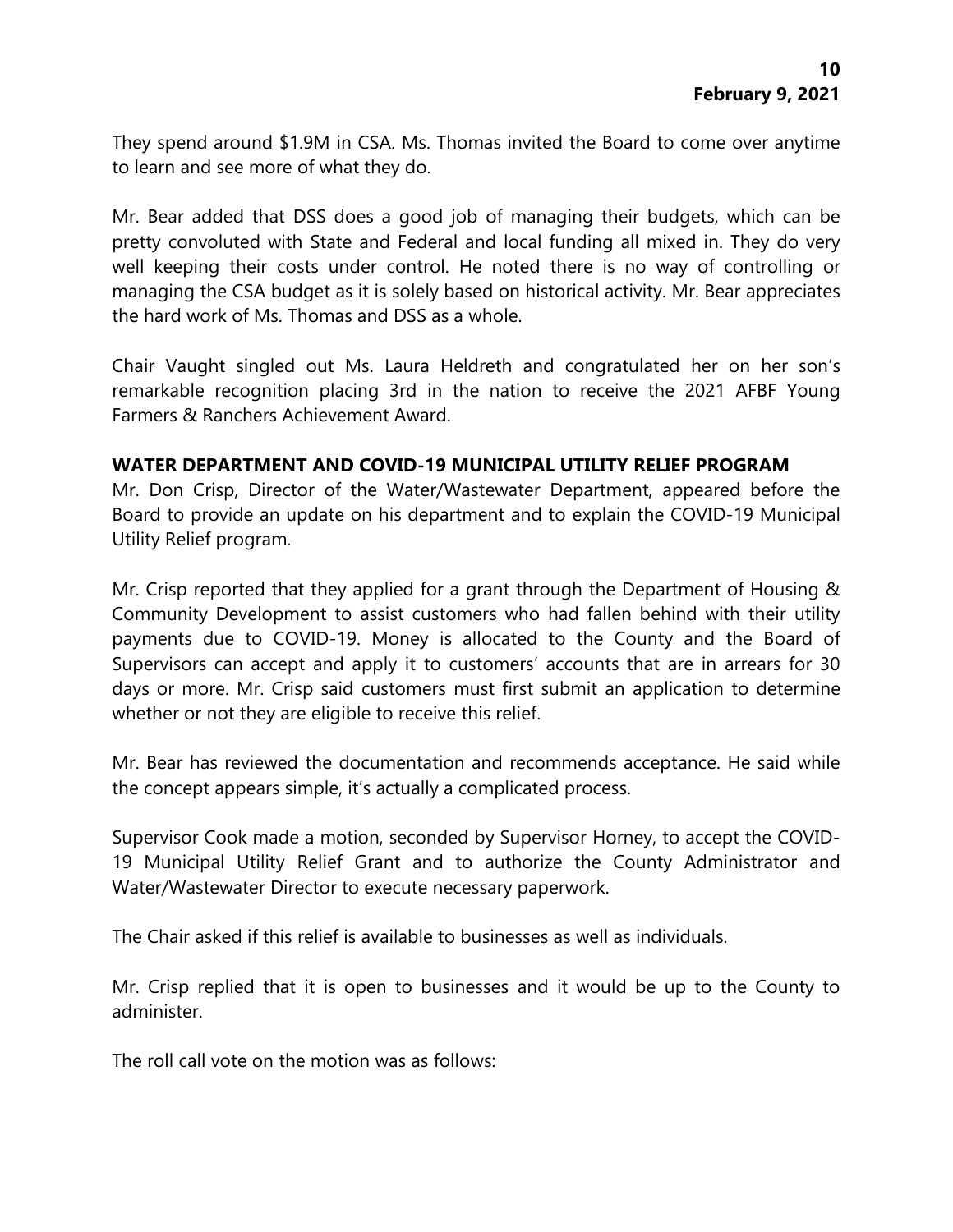AYES: Brian W. Vaught Coy L. McRoberts Ryan M. Lawson Stacy A. Terry

Rolland R. Cook B. G. "Gene" Horney, Jr.

NAYS: None

ABSENT: James D. "Jamie" Smith

Mr. Crisp added that the State disconnection moratorium prohibits disconnection of utility service until such time as the moratorium is lifted. The Water/Wastewater Department is working out the details to notify affected customers. It also requires the Water Department to set up a payment plan for those customers who can't pay due to COVID-related issues. This is separate from the Municipal Utility Relief program.

Chair Vaught asked about the water study that Mr. Weaver spoke about.

Mr. Crisp explained that Smyth County initiated the process of a potential interconnect with Wythe County. He believes that some funding was received from Mount Rogers to pay for the PER. Smyth County wanted to see what it would take to get water from Wythe County to Smyth and determine the related costs. Apparently, those cost estimates have been narrowed down and they are now establishing water rates.

Mr. Bear added that the engineer doing the study met with the Town of Rural Retreat recently to further discussions about their involvement.

### **WYTHE OPPORTUNITY FUND PERFORMANCE AGREEMENT – KLOCKNER**

Mr. Bear stated that this Board approved a performance agreement for Klockner back in November but Klockner came back with a few revisions. The County Attorney has reviewed the changes (nothing substantial) that were added under the "Miscellaneous" section of agreement.

Supervisor Terry made a motion, seconded by Supervisor Cook, to authorize the County Administrator to sign the Wythe Opportunity Fund Performance Agreement for Klockner Pentaplast as presented.

The roll call vote on the motion was as follows:

AYES: Brian W. Vaught Coy L. McRoberts

Rolland R. Cook B. G. "Gene" Horney, Jr.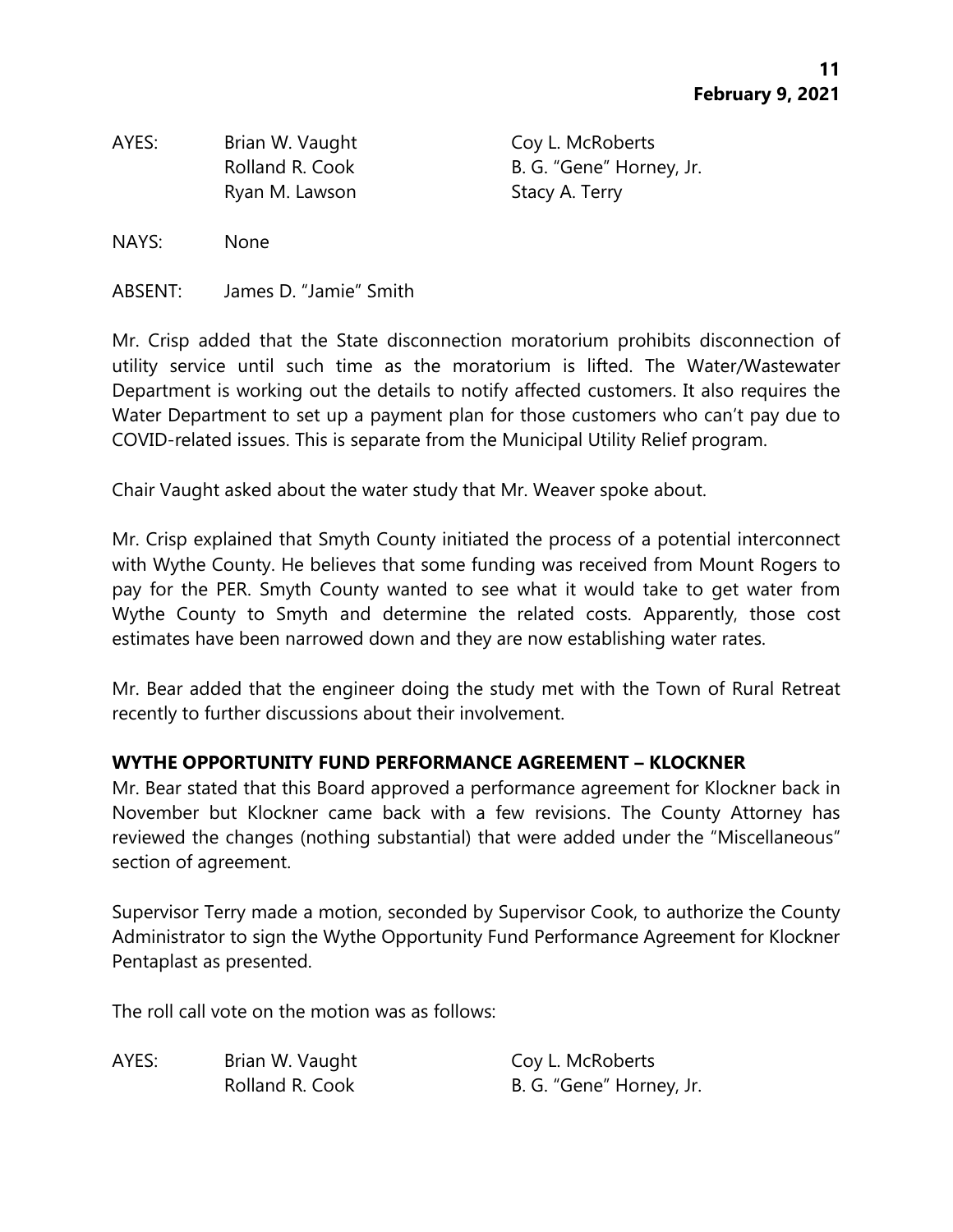Ryan M. Lawson Stacy A. Terry

NAYS: None

ABSENT: James D. "Jamie" Smith

## **WYTHE COUNTY RULES OF PROCEDURE AMENDMENT**

Mr. Bear explained that the Rules of Procedure did not address the Board meeting electronically, by quorum, during emergencies in order to maintain the continuity of government. The proposed amendment was reviewed by the County Attorney.

Supervisor Terry made a motion, seconded by Vice Chair Lawson, to consider the proposed amendment at the next Board of Supervisors' meeting.

The roll call vote on the motion was as follows:

| AYES: | Brian W. Vaught | Coy L. McRoberts         |
|-------|-----------------|--------------------------|
|       | Rolland R. Cook | B. G. "Gene" Horney, Jr. |
|       | Ryan M. Lawson  | Stacy A. Terry           |

NAYS: None

ABSENT: James D. "Jamie" Smith

### **VACATION OF RIGHT-OF-WAY REQUEST**

Ms. Wanda Hillenberg Smith submitted a request to vacate a portion of the alleyway in the Max Meadows community.

Supervisor McRoberts made a motion, seconded by Supervisor Terry, to set a Public Hearing on March 9, 2021 at 6:05 p.m. to consider the Right-of-Way request from Wanda Hillenberg Smith.

The roll call vote on the motion was as follows:

AYES: Brian W. Vaught Coy L. McRoberts Rolland R. Cook B. G. "Gene" Horney, Jr. Ryan M. Lawson Stacy A. Terry

NAYS: None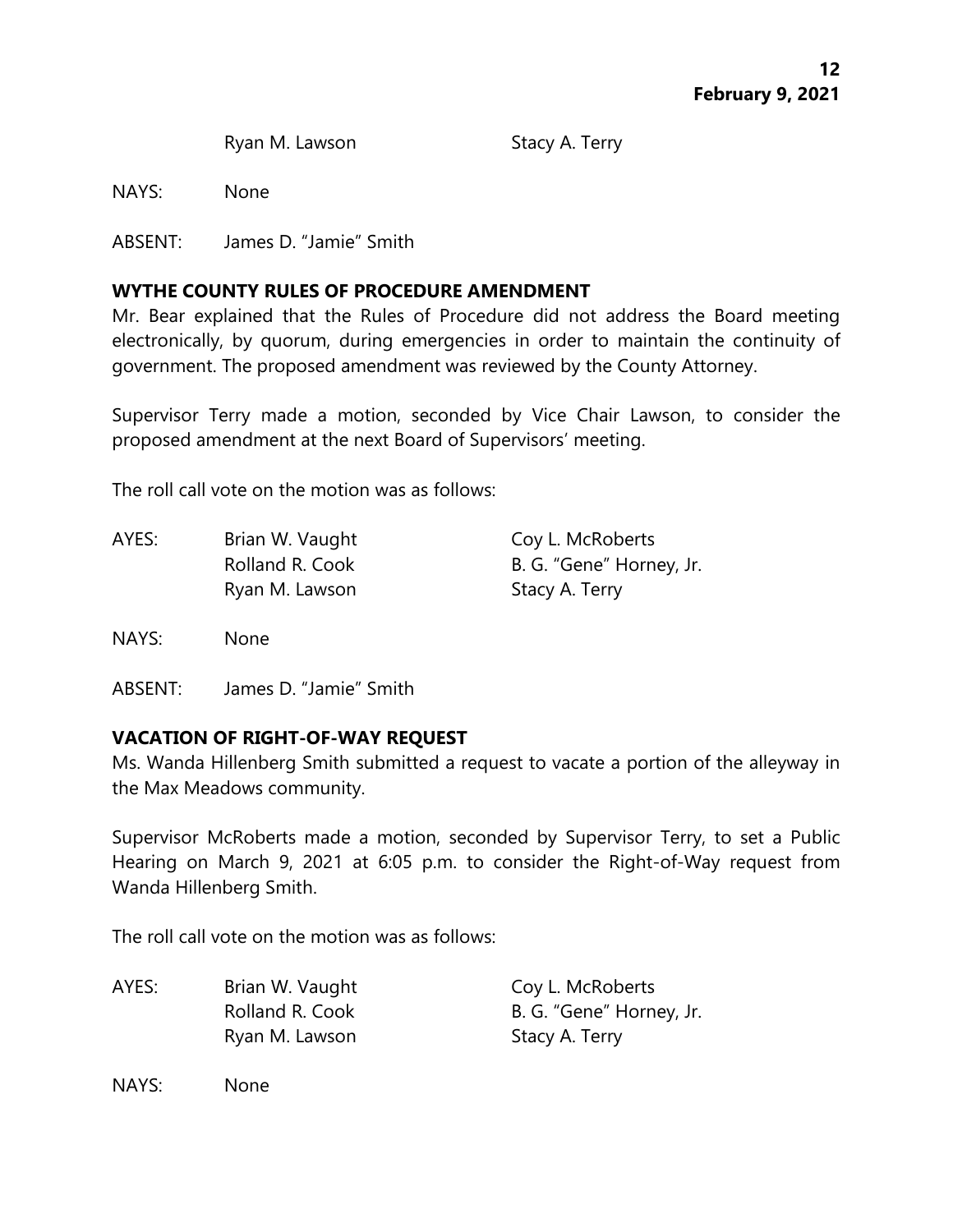ABSENT: James D. "Jamie" Smith

## **FAMILIES FIRST CORONAVIRUS RESPONSE ACT EXTENSION**

Mr. Bear reported that the COVID-related, paid sick leave expired on December 31, 2020 and it is requested that the Board approve an extension. The Families First Coronavirus Response Act allows for companies/businesses to extend paid sick leave through March 31, 2021.

Supervisor Horney made a motion, seconded by Supervisor Terry, to approve extending the Families First Coronavirus Response Act until March 31, 2021.

The roll call vote on the motion was as follows:

AYES: Brian W. Vaught Coy L. McRoberts Rolland R. Cook B. G. "Gene" Horney, Jr. Ryan M. Lawson Stacy A. Terry

NAYS: None

ABSENT: James D. "Jamie" Smith

### **VDH LOCAL GOVERNMENT AGREEMENT**

Mr. Bear explained that this is the annual agreement for FY21, stipulating the total amount for Wythe County in the amount of \$366,166. That amount was included in the current year's budget and he, therefore, recommends approval of the agreement.

Supervisor McRoberts made a motion, seconded by Vice Chair Lawson, to approve the Virginia Department of Health Local Government Agreement.

Chair Vaught said he thought the General Assembly or the Governor had proposed a different funding formula that would lessen the financial burden on localities.

Mr. Bear confirmed there is a revised funding formula and, as proposed, most counties would see a reduction in their financial contribution.

The roll call vote on the motion was as follows:

| AYES: | Brian W. Vaught | Coy L. McRoberts         |
|-------|-----------------|--------------------------|
|       | Rolland R. Cook | B. G. "Gene" Horney, Jr. |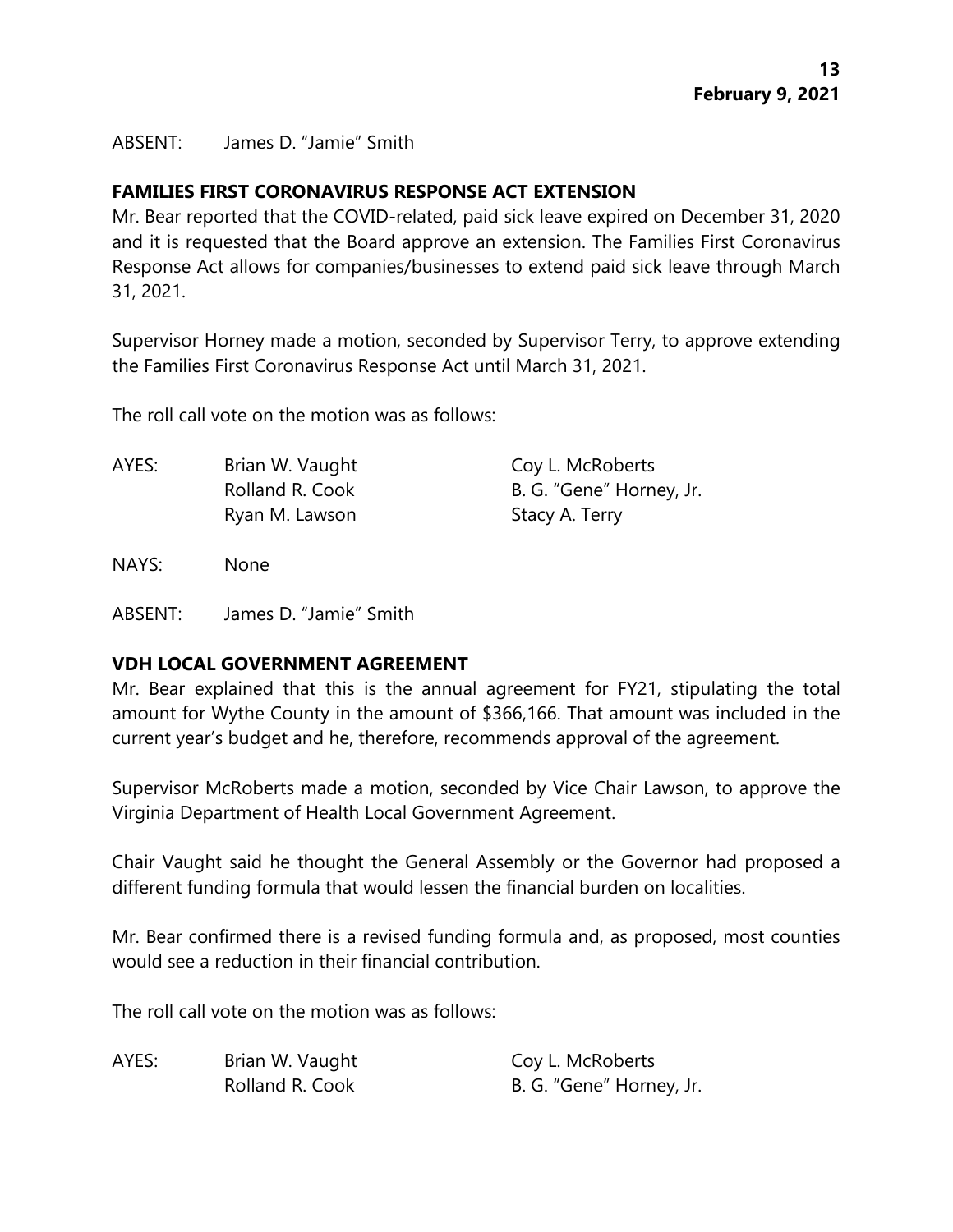Ryan M. Lawson Stacy A. Terry

NAYS: None

ABSENT: James D. "Jamie" Smith

### **SURPLUS – SHERIFF'S DEPARTMENT VEHICLE**

Mr. Bear recommends the Board declare the subject vehicle as surplus and authorize transfer to RRVES upon removal of law enforcement items/accessories.

Supervisor Terry made a motion, seconded by Supervisor Horney, to approve the transfer of the Sheriff's Office Ford Explorer to Rural Retreat Volunteer Emergency **Services** 

The roll call vote on the motion was as follows:

| AYES:    | Rolland R. Cook<br>Coy L. McRoberts | B. G. "Gene" Horney, Jr.<br>Stacy A. Terry |
|----------|-------------------------------------|--------------------------------------------|
| NAYS:    | <b>None</b>                         |                                            |
| ABSTAIN: | Brian W. Vaught                     | Ryan M. Lawson                             |
| ABSENT:  | James D. "Jamie" Smith              |                                            |

### **VDEMS HEALTH EQUITY SUPPLEMENTAL GRANT**

Mr. Hankins explained this is a new grant received from the Virginia Department of Emergency Services in the amount of \$49,804 requiring a one-to-one match. Funds have to be spent by December and will be used to help with the Comprehensive Plan. Mr. Hankins said \$30k is included in our budget for the Plan and can be applied towards the match. The County is interviewing firms next week to do the Comprehensive Plan, after which we will have a better idea of total cost. The Health Equity Supplemental Grant does require that we include populations not normally included in community-wide planning efforts, that we plan for economic recovery due to impacts from the pandemic, and that we plan for future emergencies.

Supervisor Terry made a motion, seconded by Vice Chair Lawson, to accept the VDEMS Health Equity Supplemental Grant and authorize County Administrator or designee to execute documentation.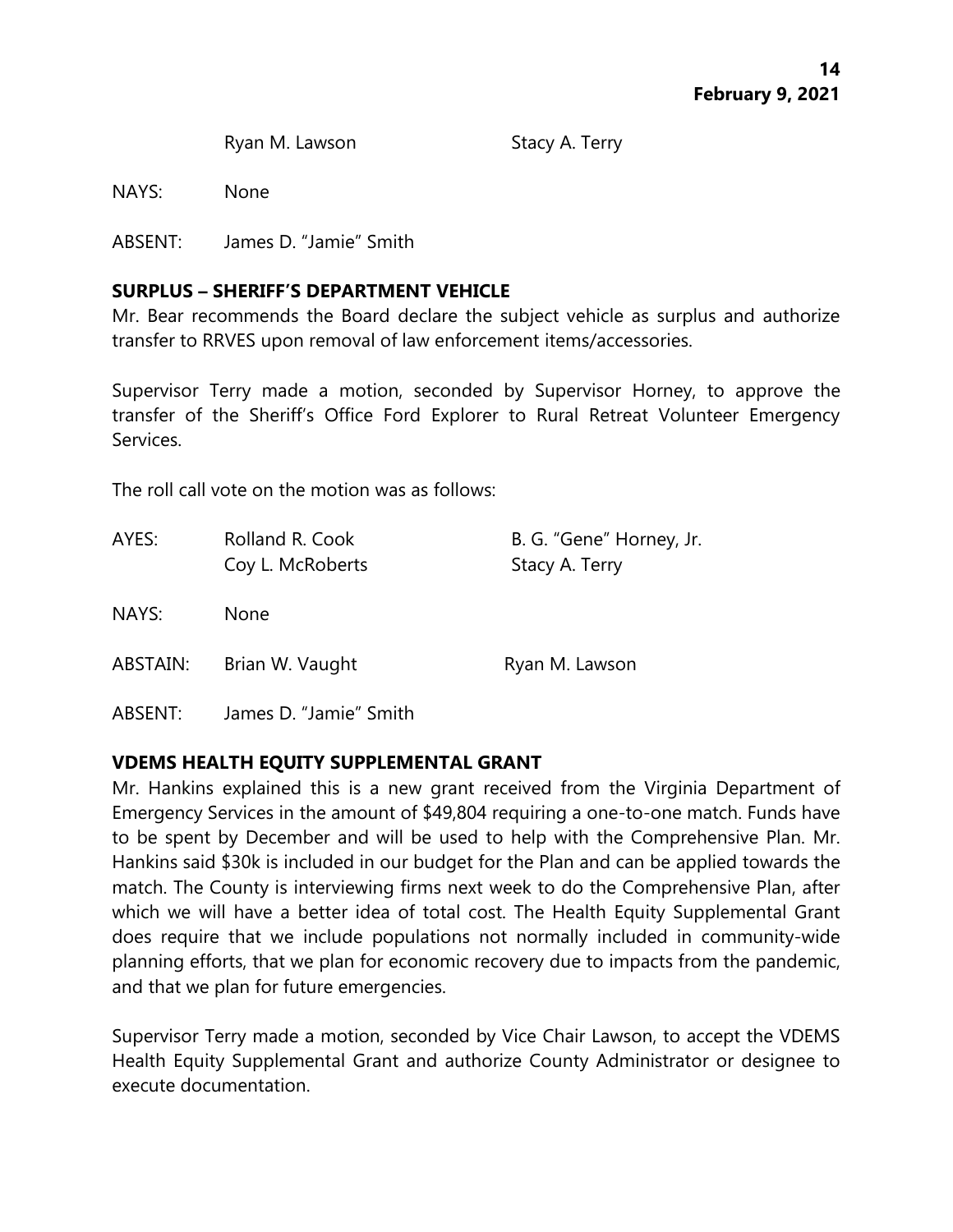Mr. Bear thanked Mr. Hankins for preparing this grant application so quickly.

The roll call vote on the motion was as follows:

AYES: Brian W. Vaught Coy L. McRoberts Ryan M. Lawson Stacy A. Terry

Rolland R. Cook B. G. "Gene" Horney, Jr.

- NAYS: None
- ABSENT: James D. "Jamie" Smith

#### **BUDGET COMMITTEE REPORT**

1. Commonwealth's Attorney Office Transfer - Supervisor Terry made a motion, as recommended by the Budget Committee, to transfer \$65.00 from the State Asset Forfeiture Account to the General Fund and to amend and appropriate the same to 2201-457055.

The roll call vote was as follows:

| AYES: | Brian W. Vaught | Coy L. McRoberts         |
|-------|-----------------|--------------------------|
|       | Rolland R. Cook | B. G. "Gene" Horney, Jr. |
|       | Ryan M. Lawson  | Stacy A. Terry           |

NAYS: None

ABSENT: James D. "Jamie" Smith

2. Consolidated Dispatch – Additional Staff – Supervisor Terry made a motion, as recommended by the Budget Committee, to amend and appropriate \$33,641 to 3506 (Consolidated Dispatch) for two additional dispatchers approved at the January 26, 2021 Board of Supervisors' meeting.

Mr. Bear added that the positions are being advertised now, and the amount to amend and appropriate is for the remaining five months of this fiscal year.

The roll call vote was as follows: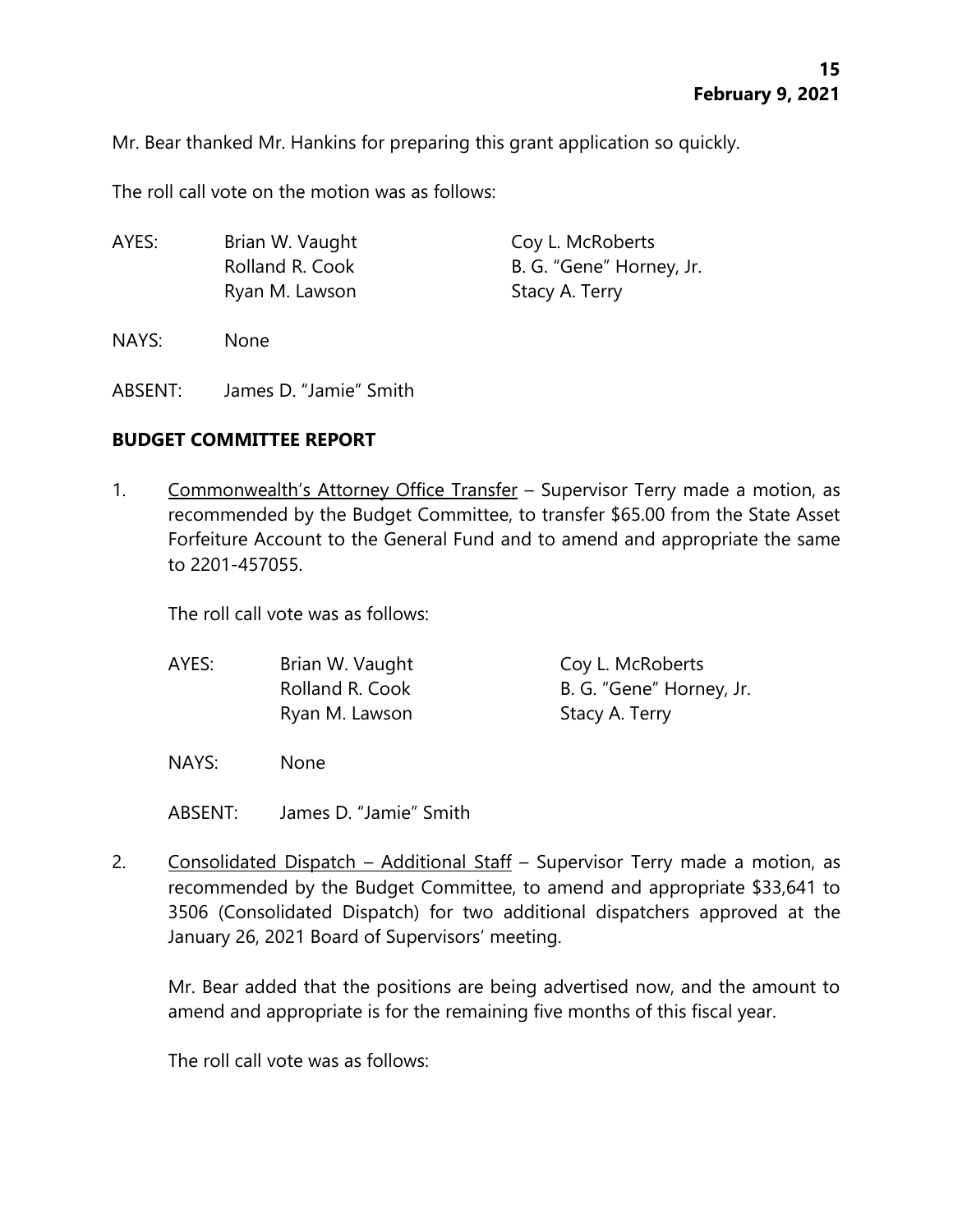| AYES: | Brian W. Vaught |
|-------|-----------------|
|       | Rolland R. Cook |
|       | Ryan M. Lawson  |

Coy L. McRoberts B. G. "Gene" Horney, Jr. Stacy A. Terry

NAYS: None

ABSENT: James D. "Jamie" Smith

3. Lead Mines Rescue Squad Ambulance – Supervisor Terry made a motion, as recommended by the Budget Committee, to amend and appropriate \$40,000 to 9000-470234 (Capital Projects) as a match to the Rescue Squad Assistance Fund 80/20 grant to purchase a new ambulance for Lead Mines Rescue Squad. This amount was previously budgeted for this purpose.

The roll call vote was as follows:

- AYES: Brian W. Vaught Coy L. McRoberts Rolland R. Cook B. G. "Gene" Horney, Jr. Ryan M. Lawson Stacy A. Terry
- NAYS: None

ABSENT: James D. "Jamie" Smith

4. Wytheville Fire Department Annual Payment – Supervisor Terry made a motion, as recommended by the Budget Committee, to amend and appropriate \$104,246 to 32026-461400 (Wytheville Fire Department) for the annual payment as agreed to in the February 2020 Emergency Services Agreement.

The roll call vote was as follows:

- AYES: Brian W. Vaught Coy L. McRoberts Rolland R. Cook B. G. "Gene" Horney, Jr. Ryan M. Lawson Stacy A. Terry
- NAYS: None
- ABSENT: James D. "Jamie" Smith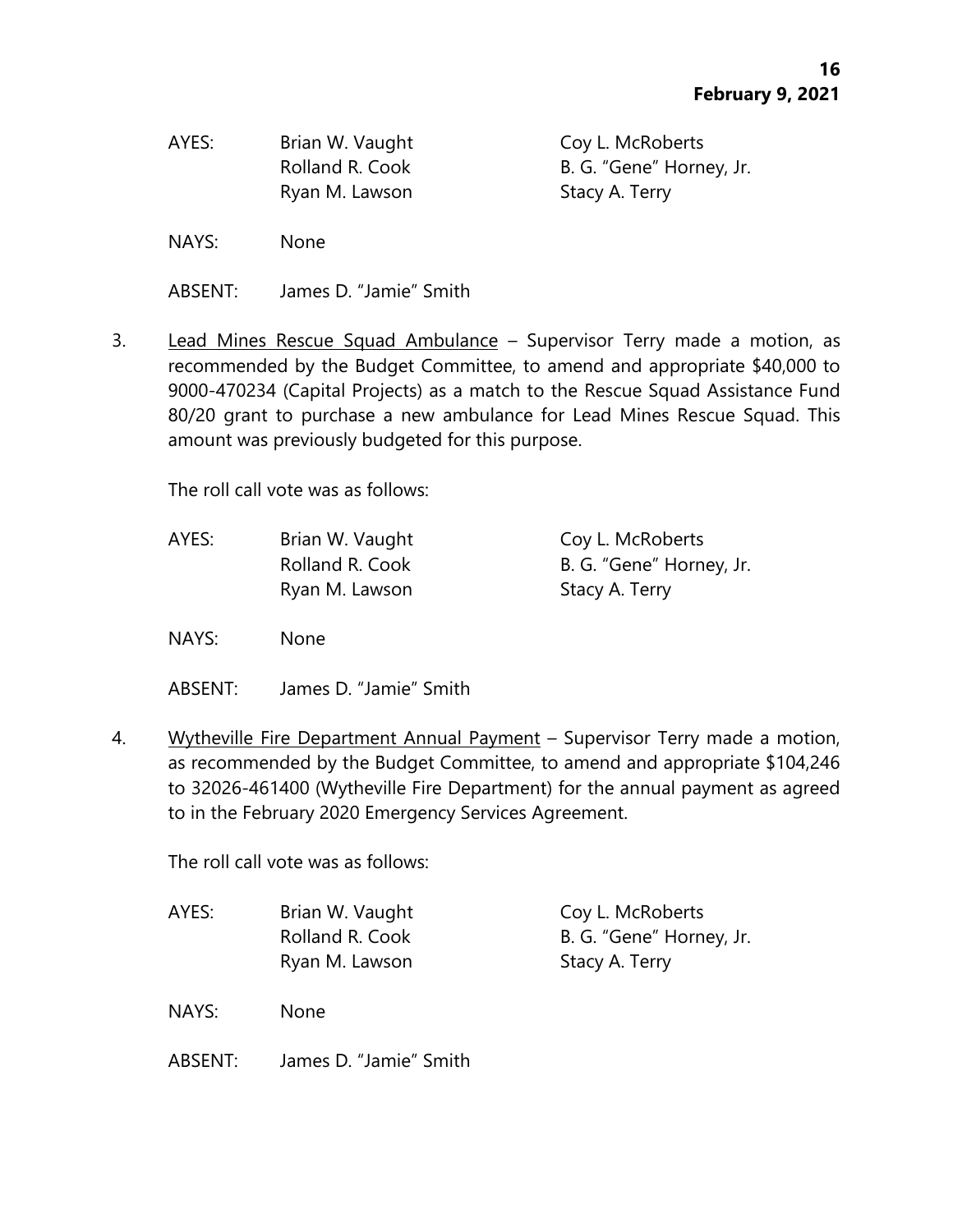#### **SUPERVISORS' REPORTS**

1. Convenience Centers PPE – Supervisor Cook asked about providing PPE (gloves) to employees at the Convenience Centers.

Mr. Bear responded that the workers are employees of V&M Recycling but we do try and assist them as needed. Mr. Bear will contact Mr. Bowers and ask that he work with V&M to ensure employees are protected.

2. Cruise-In – Vice Chair Lawson said that Downtown Wytheville is looking for a different location to have their two Cruise-In events. Two of their sponsors, Tommy Hundley (State Farm) and 7 Dogs, are asking permission to use County complex parking lots for these events, rather than shut down Main Street for the events. It would be on a Saturday and they would provide clean-up afterwards.

Mr. Bear will confirm with the judges that this is feasible. No one on the Board had any objection.

- 3. Various Supervisor McRoberts had a few issues that he has already turned over to Mr. Bear.
- 4. Town of Wytheville Supervisor Terry commented on the events the Vice Chair spoke about. He said elections have consequences and this is the result. He went on to say the Town leadership has no consideration for its citizens by not hosting a couple of events to support the community. Supervisor Terry stated that this is just sad.
- 5. Convenience Centers Gravel Chair Vaught has received a few complaints about gravel at the centers but believes it was addressed.

### **BUDGET FOCUS/PRIORITIES**

Mr. Bear said that if anyone has additional items they want included in the budget, to please let him know. Priority items include: Lead Mines Rescue Squad Building, Barren Springs Community Center, Personnel, Playground, and Blueways. He said the Revenue Committee meets next week to set projections.

Chair Vaught mentioned the Broadband work session they had and he thanked Mr. Hankins for making it come together so quickly. He said Wythe County has opportunity to set the bar in SWVA for affordable and reliable broadband. Not only is this imperative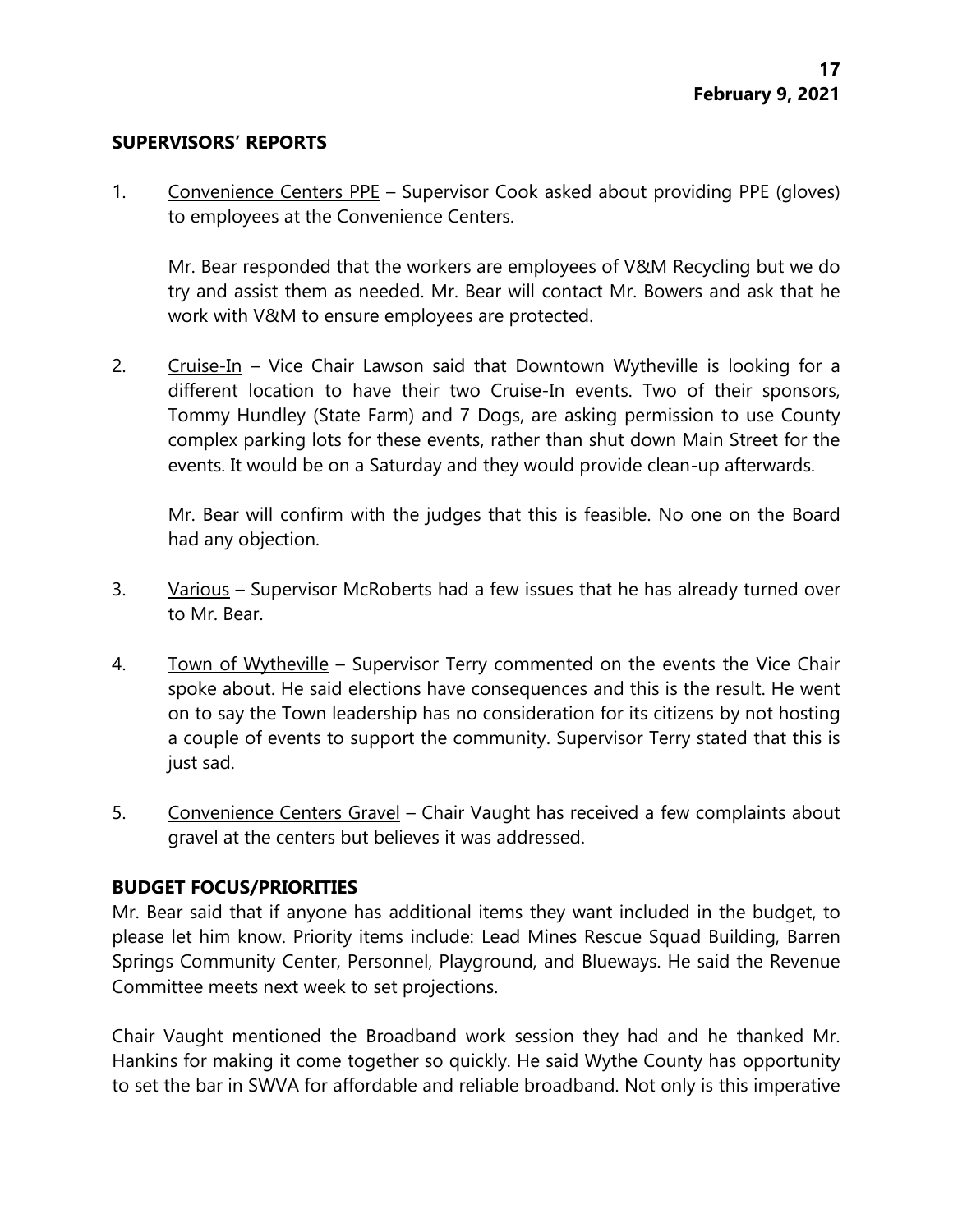for the schools and virtual learning, but he said we have many businesses in need and people working out of their homes. This should definitely be a budget priority with the hopes of securing grant and/or Federal funding.

Mr. Bear updated the Board about the cigarette tax legislation and our desire to go with a regional approach. VACO is assisting with setting up the region, and they want an attorney to help MRPDC be the lead organization. Mr. Bear said this will cost money upfront but this will be the most economical way to handle it going forward.

Supervisor Cook asked about the regional board not being mandatory anymore.

Mr. Hankins said the regional requirement of at least 10 localities was removed thanks to Senator Pillion and his staff. The Department of Taxation will figure out how to modernize the cigarette taxing structure. Mr. Hankins believes it's in our best interest to be in a region rather than go it alone.

Mr. Bear made clear that the revenue will not be shared among the counties in the region.

### **CLOSED MEETING**

Supervisor Terry made a motion, seconded by Vice Chair Lawson, to enter into Closed Meeting under Code of Virginia Section 2.2-3711-A.1, Discussion of Personnel Matters (PIO).

The vote on the motion was unanimous with one absent.

Supervisor Horney made a motion, seconded by Vice Chair Lawson, to return to open meeting.

The vote on the motion was unanimous with one absent.

Upon returning to open meeting, Supervisor McRoberts made a motion, seconded by Supervisor Cook, to adopt the following Resolution certifying the business conducted in closed meeting as follows:

# **RESOLUTION CERTIFICATION OF CLOSED MEETING**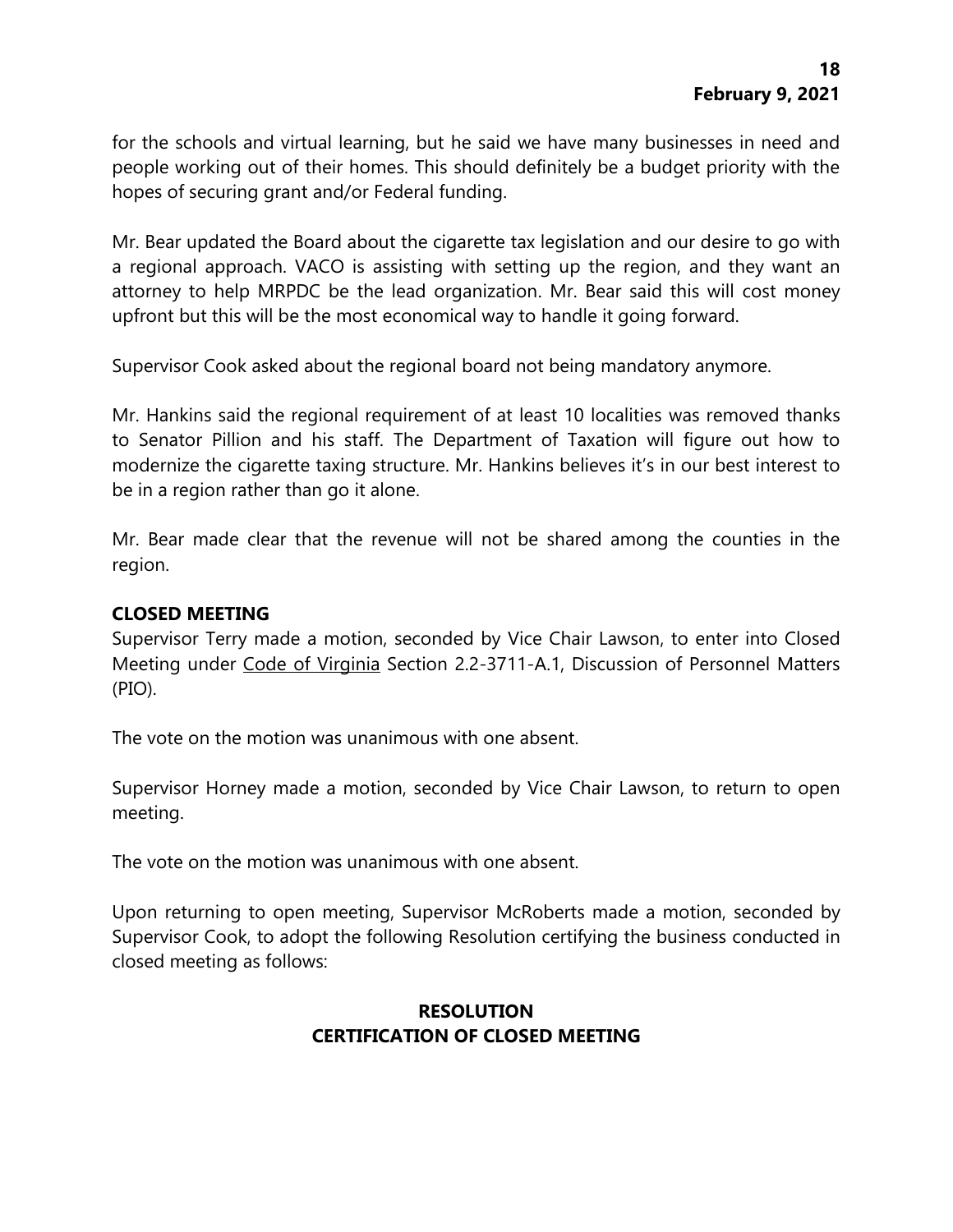**WHEREAS,** the Wythe County Board of Supervisors has convened a closed meeting on this date pursuant to an affirmative recorded vote and in accordance with the provisions of the Virginia Freedom of Information Act; and,

**WHEREAS,** Section 2.2-3712 of the Code of Virginia requires a certification by the Wythe County Board of Supervisors that such meeting was conducted in conformity with Virginia law; and,

**NOW, THEREFORE, BE IT RESOLVED** that the Wythe County Board of Supervisors hereby certifies that, to the best of each member's knowledge, (i) only public business matters lawfully exempted from open meeting requirements by Virginia law were discussed in the closed meeting to which this certification resolution applies, and (ii) only such public business matters as were identified in the motion convening the closed meeting were heard, discussed, or considered by the Wythe County Board of Supervisors.

The roll call vote was as follows:

| AYES: | Brian W. Vaught | Coy L. McRoberts         |
|-------|-----------------|--------------------------|
|       | Rolland R. Cook | B. G. "Gene" Horney, Jr. |
|       | Ryan M. Lawson  | Stacy A. Terry           |

NAYS: None

ABSENT: James D. "Jamie" Smith

#### **RECESS**

Supervisor Cook made a motion, seconded by Vice Chair Lawson, to recess until Thursday, February 18, 2021 at 5:30 p.m. for a Joint Work Session with the Appalachian Regional Exposition Center Authority.

The vote on the motion was unanimous with one absent.

### **WORK SESSION / ADJOURNMENT**

Due to inclement weather, the February 18<sup>th</sup> work session was cancelled.

Chair Vaught declared the February 9, 2021 meeting adjourned at 6:00 p.m. on February 23, 2021.